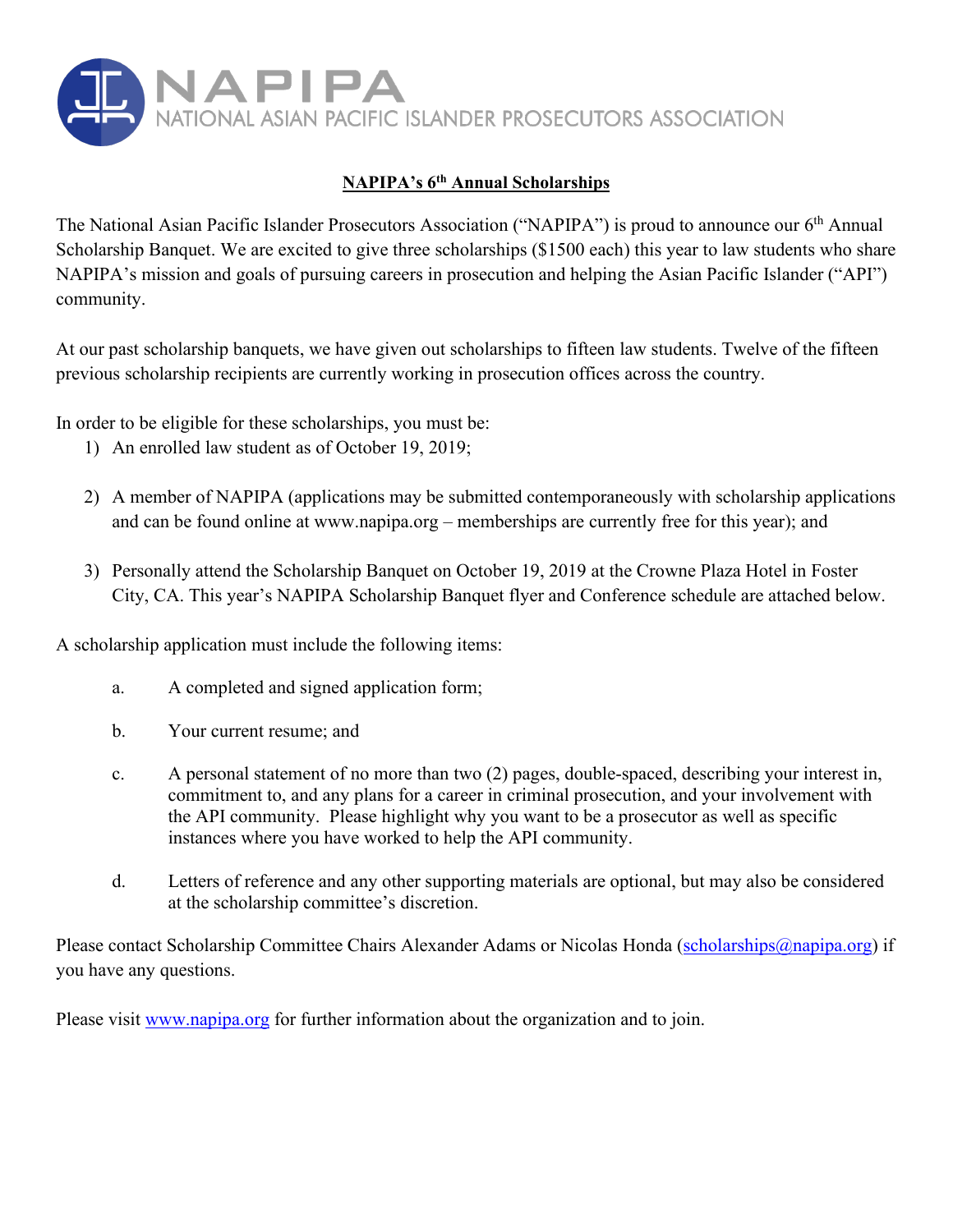

www.NAPIPA.org for tickets and more information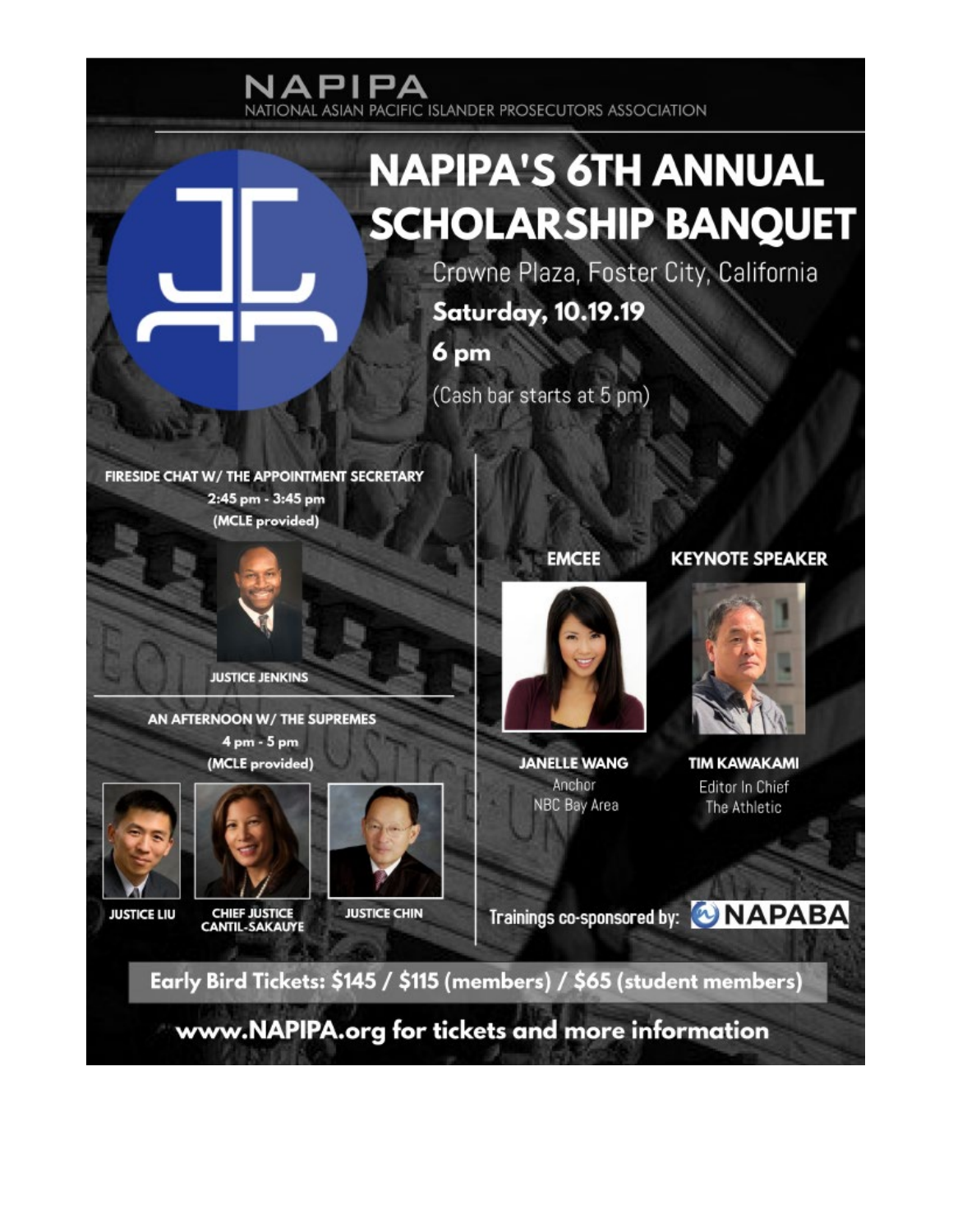

# **NAPIPA'S CONFERENCE SCHEDULE Saturday, October 19, 2019 Crowne Plaza Foster City**

## **Purchase your banquet ticket today at www.NAPIPA.org.**

**Panels are included with banquet ticket. Panel seating is limited.**

| Time                                                                                                           | Track <sub>1</sub>                                                                                                                                                                                                                                                                                                                                          | Track 2                                                                                                                                                                       |
|----------------------------------------------------------------------------------------------------------------|-------------------------------------------------------------------------------------------------------------------------------------------------------------------------------------------------------------------------------------------------------------------------------------------------------------------------------------------------------------|-------------------------------------------------------------------------------------------------------------------------------------------------------------------------------|
| $1 \text{ pm} - 2 \text{ pm}$                                                                                  | Panel #1 "Crazy Good Asian Prosecutors: A Moderated Panel<br>Discussion with Top API Prosecutors from Across the<br>Country"<br><i>*MCLE</i> credits will be provided                                                                                                                                                                                       |                                                                                                                                                                               |
| $2:45 \text{ pm} -$                                                                                            | Panel #2 "Diversity on the Bench: A Fireside Chat with                                                                                                                                                                                                                                                                                                      | Break out session for:                                                                                                                                                        |
| 3:45 pm<br>(Break out<br>session goes<br>$2:15$ pm $-$<br>$3:45 \text{ pm}$ )<br>$4 \text{ pm} - 5 \text{ pm}$ | <b>California Appointment Secretary Justice Martin</b><br>Jenkins"<br><i>*MCLE</i> credits will be provided<br>Panel #3 "An Afternoon with the Supremes: A Moderated<br>Panel Discussion with California Supreme Court Chief<br>Justice Tani Cantil-Sakauye, Justice Ming Chin, and<br><b>Justice Goodwin Liu"</b><br><i>*MCLE</i> credits will be provided | <b>Hiring interviews</b><br>$\bullet$<br>(for attorneys &<br>internships)<br>Informational<br>$\bullet$<br>interviews<br><b>Resume review</b><br>$\bullet$<br>Mock interviews |
| $5 \text{ pm}$ - 6 pm                                                                                          | Refreshments with the Supremes (cash bar)                                                                                                                                                                                                                                                                                                                   |                                                                                                                                                                               |
| 6 pm                                                                                                           | 6 <sup>th</sup> Annual Scholarship Banquet with keynote speech by Tim<br>Kawakami, Editor-in-Chief, The Athletic SF and hosted by<br>emcee Emmy Award Winning NBC Bay Area Anchor Janelle<br><b>Wang</b>                                                                                                                                                    |                                                                                                                                                                               |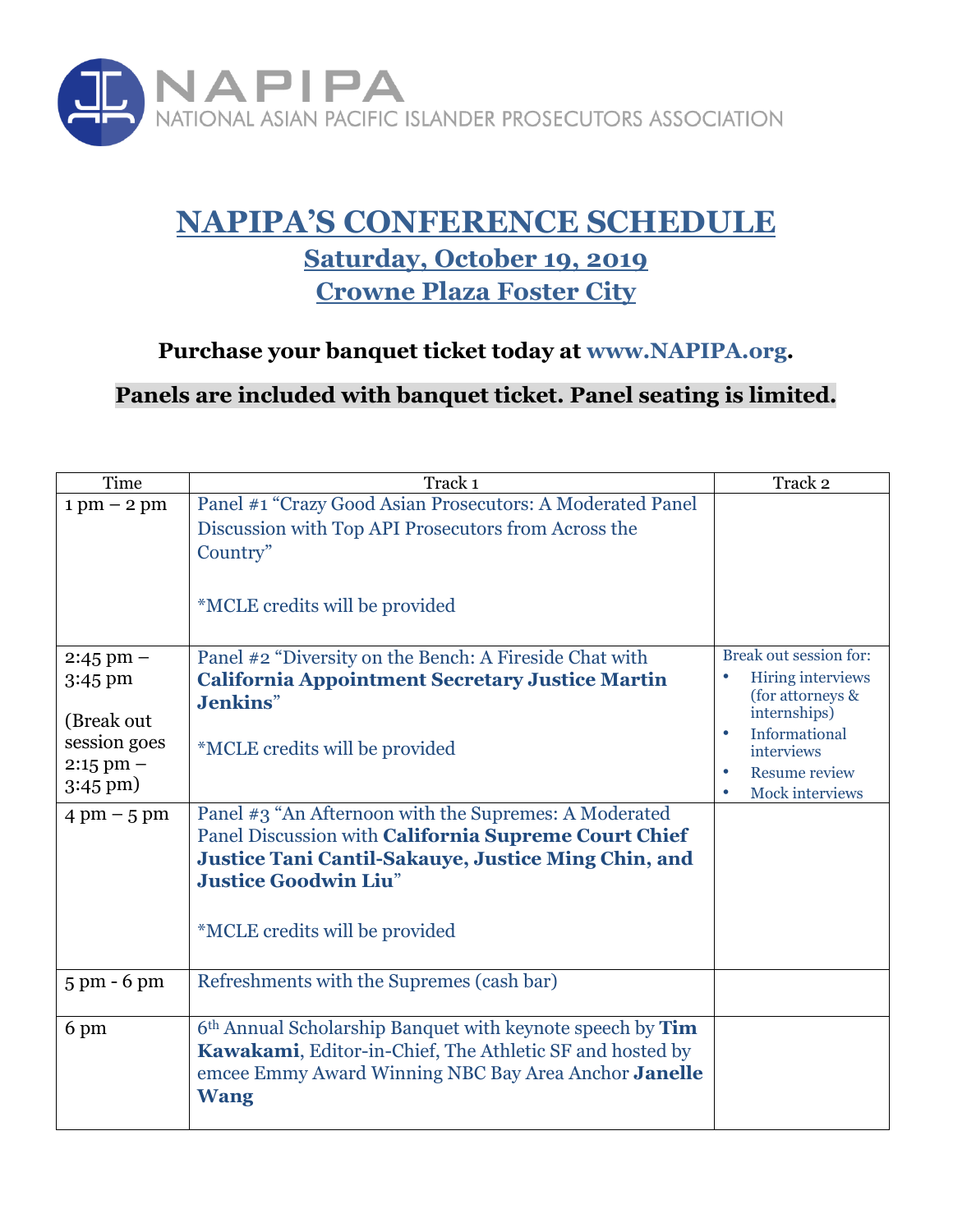#### **2019 NAPIPA Scholarship Application Form**

**Instructions:** Please answer each question completely and accurately. When necessary, please use additional pages to complete your responses. Please be sure to note the question to which you are responding. **An application is not considered to be complete unless all questions are answered.**

#### **1. PERSONAL INFORMATION**

| Last Name:                                                                       |        |                 |  |  |
|----------------------------------------------------------------------------------|--------|-----------------|--|--|
| First Name:                                                                      |        | Middle Initial: |  |  |
|                                                                                  |        |                 |  |  |
| E-mail address:                                                                  |        |                 |  |  |
| Telephone:                                                                       |        |                 |  |  |
|                                                                                  |        |                 |  |  |
| <b>Current Address</b>                                                           |        |                 |  |  |
| <b>Street Address:</b>                                                           |        |                 |  |  |
| City:                                                                            | State: | Zip Code:       |  |  |
| <b>Permanent Address</b> (if different from above)                               |        |                 |  |  |
| <b>Street Address:</b>                                                           |        |                 |  |  |
| City:                                                                            | State: | Zip Code:       |  |  |
| Please indicate how you would like us to contact you regarding your application: |        |                 |  |  |

☐ E-mail ☐ Current Address ☐ Permanent Address

#### **2. EDUCATION**

Please list all undergraduate, graduate, and legal education you have received and include the educational institution, graduation (or anticipated graduation) dates, any honors or awards, and all major and minor fields of study.

#### **3. PERSONAL STATEMENT (maximum of two (2) pages, double-spaced)**

Please tell us why you chose to pursue a legal education and detail your interest in, commitment to, and any plans for a career in prosecution, as well as your involvement with the API community. Please highlight why you want to be a prosecutor as well as specific instances where you have worked to help the API community.